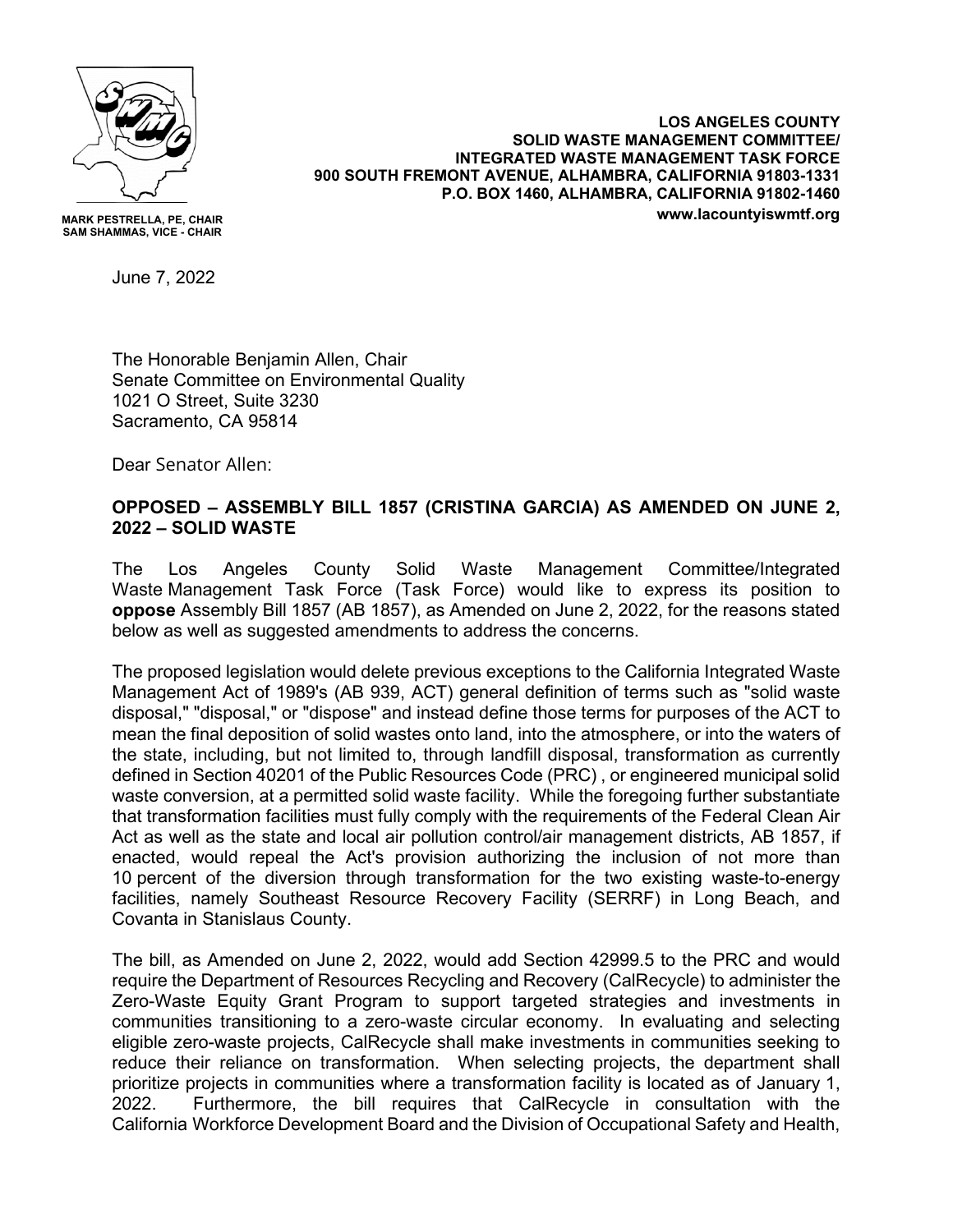The Honorable Benjamin Allen June 7, 2022 Page 2

to submit policy recommendations to the Legislature on or before January 4, 2024, on how to increase job opportunities and improve labor standards and worker pay related to the zero-waste job sector.

The Task Force supports the addition of Section 42999.5 which prioritizes source reduction and recovery of reusable materials from the waste stream before sending the "residual wastes" to transformation facilities or landfills. However, this bill as written would severely impact the ability of jurisdictions to make use of new technologies to process post-recycled residual waste and divert it from landfills in the future. The definition of transformation in the May 24, 2022 Assembly Floor Analysis is inconsistent with Section 40201 of the PRC by stating **"Transformation refers to the incineration of solid waste…"** while disregarding advanced conversion technologies (CT)s that are enlisted in Section 40201 of the PRC and are essential for the state to reach its recycling goals and meet waste reduction targets as was recognized by the former California Integrated Waste Management Board and its Report to the Legislator and its Resolution No. 2005-78 (copy enclosed).

The Task Force strongly believes that the state policy makers need to support the development and use of CTs through amended state statutes and regulations, particularly to enhance the production of low carbon energy, fuels, and chemical needed to achieve California GHG reductions goals as well as electrification and zero waste goals. AB 1857 as amended would add Section 42999.5 (2) (f) which excludes infrastructure that produce fuels or energy from receiving grants under the proposed Zero-Waste Equity Grant Program. This exclusion is not aligned with Senate Bill 32 (Pavley, 2016) emissions targets to reduce greenhouse gas emissions 40 percent below 1990 levels by 2030 or Senate Bill 1383 (Lara, 2016) which calls for a 40 percent reduction in methane by 2030. Using fuels and energy generated from the processing of post-recycled residuals offset the extraction of fossil fuels with high carbon intensities, reduce methane, and counteract climate change. Just like the sun and wind, there will be post-recycled residual waste. Utilizing this material for fuel and energy is preferable to landfilling it. Landfills have finite capacity and produce methane even with state-of-the-art methane capture systems.

Recycling is not just turning the same material back into the same product; rather, it is also using the discarded materials and placing the raw materials back into other usable products. This recycling of discarded materials includes transformation, not incineration, of the waste into useful products such as biogas, polymers, and resins that can reduce mining and extraction of raw materials. Without transformation, the recycling and reuse industry will be limited in the amounts of materials it will be able to return to the circular economy.

Moreover, various types of organics, plastics, and compostable materials cannot be continuously recycled indefinitely without causing contamination, health, and/or safety problems. Even if hard-to-handle or non-recyclable materials are prohibited from sale in the State, there will still be essential packaging and product materials that cannot be recycled or banned, and "recycling" will generate residual materials that remain after recyclables and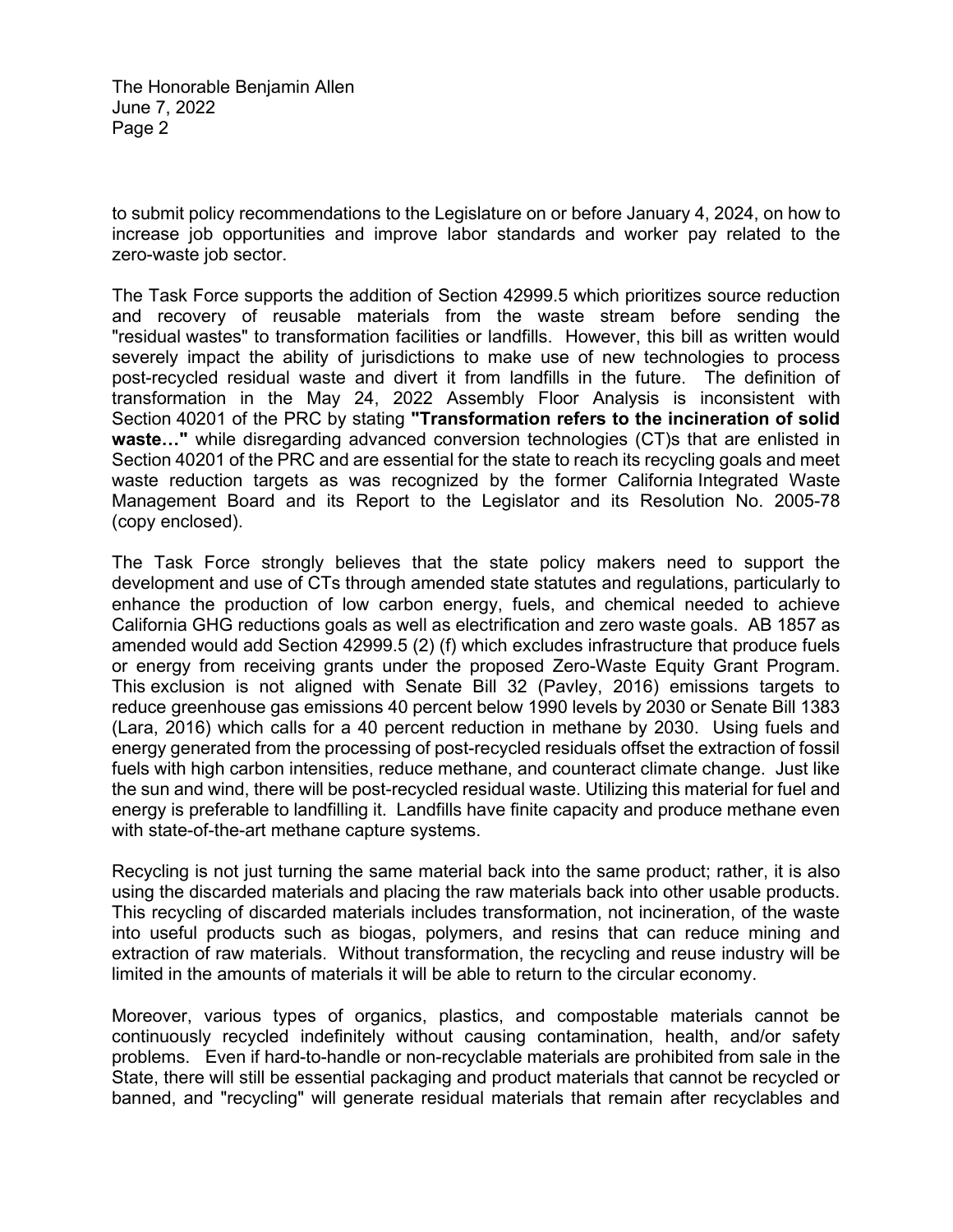The Honorable Benjamin Allen June 7, 2022 Page 3

organic wastes are processed. As an alternative to landfilling, California needs a disposal pathway for these materials and "post-recycled" residuals.

The Assembly Floor Analysis of AB 1857 intensifies the growing misconception that CT processes incinerate solid waste and create significant amounts of pollution. Unlike incineration, CT does not burn solid waste. Instead, it uses high heat, pressure, chemicals, and/or other mechanisms in a zero or a low oxygen environment to break solid waste into syngas, polymers, or other materials that can be used to create new products. Advocating for CT does not mean everything in the waste stream must go straight to this process without source separating or preprocessing. CT is necessary as a later step in the processing of certain waste streams. The use of CT must be done in conjunction with public education on reducing curbside contamination, developing advanced recycling markets, improving collection, and requiring manufacturers to produce products that can be recycled or composted.

The Task Force recommends the following amendments to the bill to clarify the bill's intent to address incineration of waste and continue to allow existing waste diversion facilities that support local jurisdictions to operate:

- Revise all references from "transformation" to "incineration" *by adding "Section 40141.1 to the Public Resources Code (PRC) to read 'For provision of any law except as provided in this section, incineration means the destruction of solid, liquid, or gaseous wastes through high-temperature burning.' Transformation does not include incineration."*
- Continue to allow SERRF and Covanta facilities which were in operation prior to 1995 and serving jurisdictions in the Los Angeles and Stanislaus Counties to be eligible for a maximum of not more than 10 percent diversion through the utilization of the said two existing facilities pursuant to Section 41783 (a) (5) of the PRC.
- *Add Section 40195.05 to the PRC to read "Solid Waste Incinerator: Solid Waste Incinerator means any facility that generates electricity or steam from the combustion of any solid waste material from commercial or industrial establishments or the general public (including single and multi-family residences, hotels, and motels)."*
- Revise Subdivision 40192 (b) of the PRC to replace "transformation" with "incineration."
- Revise Section 40201 of the PRC by deleting the reference to "incineration."
- Revise the bill's proposed Subdivision 26011.8 (b) (1) of the PRC by deleting the last sentence.
- Revise Section 42999.5 (2) (f) to read *"Grants shall not be provided pursuant to this section for a project that will result in landfilling or incineration of solid waste."*